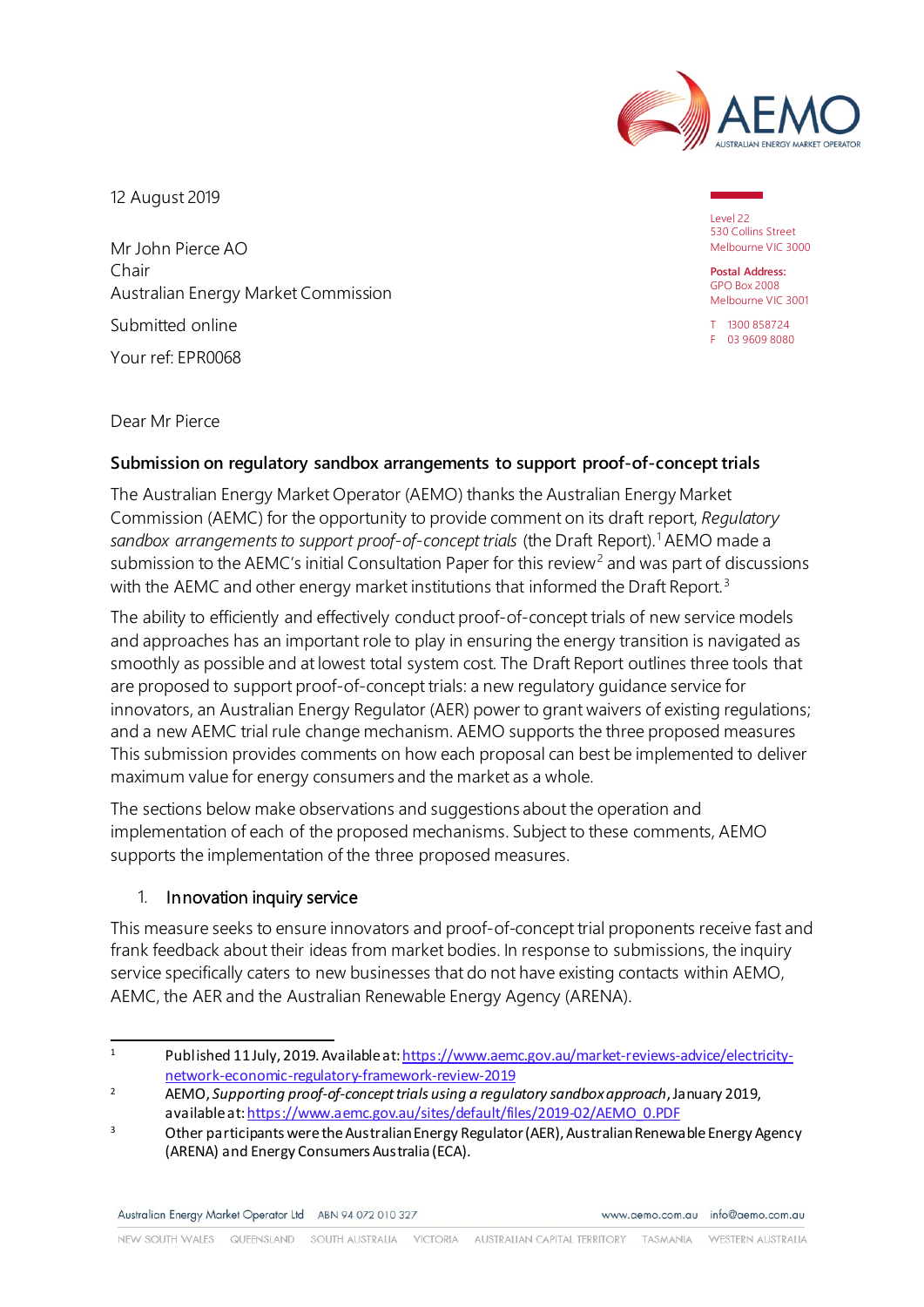

Where the service refers innovators to AEMO, they will receive assistance from AEMO in line with our existing approach, which seeks to support all participants, existing or prospective, to offer services to consumers. New service offerings will be at the heart of how the industry solves the numerous complex issues presented by the transition of the energy system. The inquiry service, and the advice from market bodies that it will facilitate, will play an enabling role in the development of new services.

AEMO also notes that the draft proposal deliberately avoids formalising engagements through the inquiry service (with timelines or other requirements). This approach is consistent with the intention for the advice be provided quickly and usefully to proponents.

## 2. AER regulatory waiver power

This measure would empower the AER to grant time- and scope-limited waivers to existing National Electricity Rule (NER), National Gas Rules (NGR) and National Electricity Retail Rules (NERR) provisions for the purposes of a proof-of-concept trial, subject to certain requirements. and restrictions, including

The Draft Report proposes imposing a requirement on the AER to develop a Sandbox Guideline, to provide a clear and transparent framework for trial proponents and market participants. The Guideline would also set out requirements for trials, including:

- eligibility criteria
- a specific trial waiver test that ensures the trial is likely to contribute to the achievement the National Electricity Objective (NEO), National Gas Objective (NGO) or National Electricity Retail Objective (NERO)
- other conditions potentially imposed by the AER, including relating to consumer protections and reporting.[4](#page-1-0)

AEMO believes such an approach is appropriate. AEMO notes that the it will be important that the Guideline also provides for two things. Firstly, where a proposed trial stands to impact AEMO's operation of the power system or an energy market, a process for ensuring appropriate review and input from AEMO on the proposed trial design. Secondly, the Guideline should address any perceived conflict for AEMO in both playing the above role in reviewing trials and being a trial proponent ourselves. Under those circumstances, AEMO would be both the recipient of a waiver and be playing the role of considering certain impacts of a potential waiver, as we would expect to for any trial with the above potential impacts.

## 3. AEMC trial rule change process

The third tool proposed in the Draft Report is a new AEMC rule change process specifically to facilitate proof-of-concept trials. The AEMC proposes that the process take less than eight

<span id="page-1-0"></span><sup>4</sup> AEMC, above n 1, 27.

-